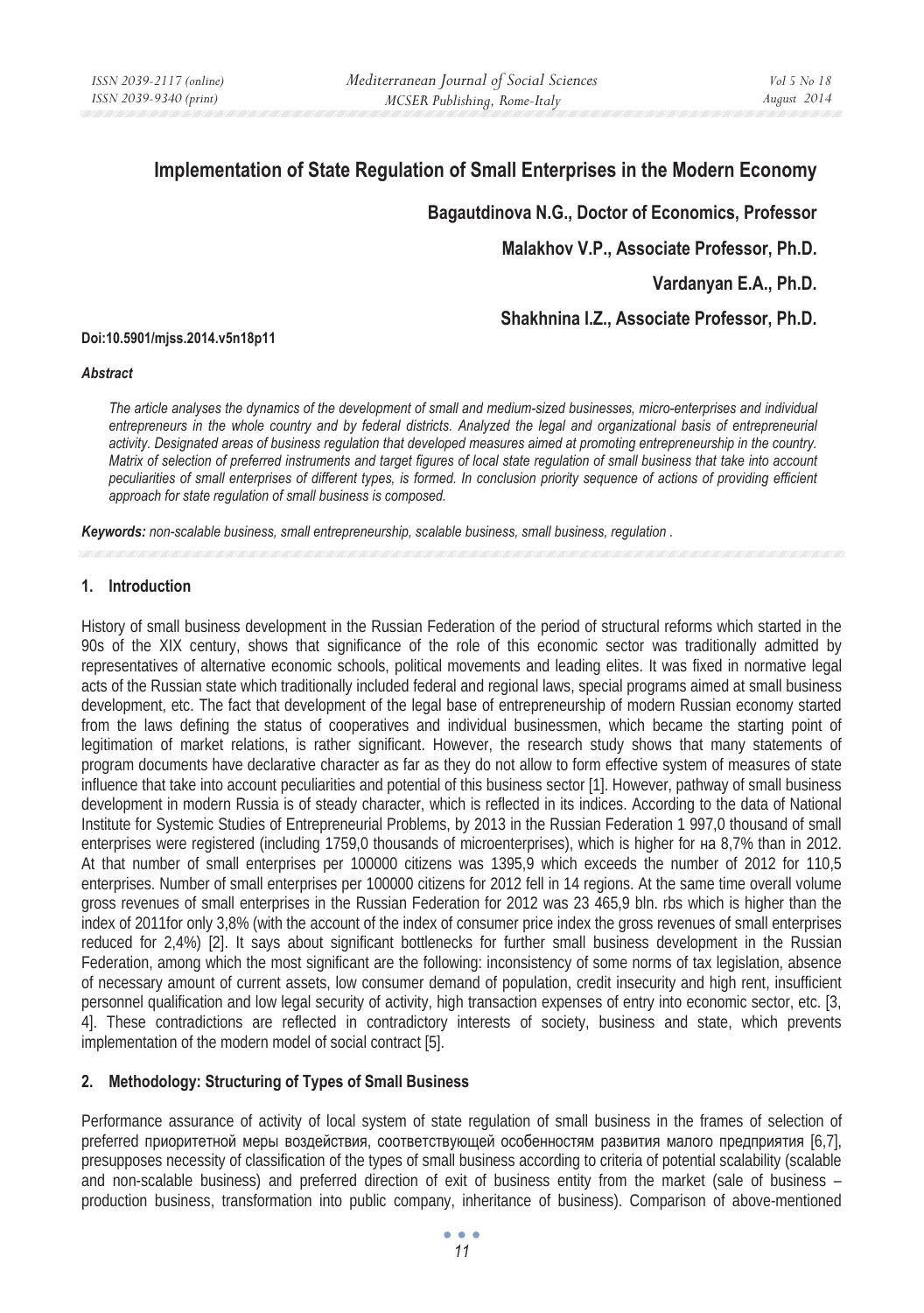| ISSN 2039-2117 (online) | Mediterranean Journal of Social Sciences | Vol 5 No 18 |
|-------------------------|------------------------------------------|-------------|
| ISSN 2039-9340 (print)  | MCSER Publishing, Rome-Italy             | August 2014 |
|                         |                                          |             |

parameters allows to mark the following types of small enterprises:

- 1) scalable serial business entity: formation of small business enterprise of this type presupposes necessity to use innovation based on invention, or know-how or improving innovation, the use of which creates business capability to duplicate ideas in the frames of several local markets, as well as commitment of a businessman to company development with aim of its further acquisition by market players [8, 9];
- 2) non-scalable serial business entity: formation of small business enterprise of this type presupposes the use of improving innovation, property right for which is fixed for a businessman in legitimate for the national socialeconomic system form of intellectual property, development of which presupposes acquisition by large enterprise of the area of economic activity, in the frames of which the small business enterprises operates;
- 3) scalable business entity with potential of transformation into public company: formation of small business of this type should be based on basic or improving innovation, property right for which is confirmed by intellectual property item of businessman, the use of which allows to provide duplication of business format on different local markets in the process of small business development;
- 4) non-scalable business entity with potential of transformation into public company: formation of small business enterprise of this type is based on implementation of business idea on foundation of improving, basic or pseudo innovation, the use of which presupposes sales of products of small enterprise on different local markets in order to provide stable basis of development after transformation into public company;
- 5) scalable inherited business entity: small business enterprise of this type can be based on implementation of innovation of any type with the use of different kinds of sources of development ideas, with the aim of a businessman to provide duplication of business idea on different local markets as the peculiarity of it;
- 6) non-scalable inherited business entity: formation of business unit of this type presupposes possibility to create small business in the format of forced, as well as of directed at the use of possibility business, which uses innovation and source of the idea of development of different type, the aim of which is to maintain standard of well-being of a businessman and his family, as its basis.

Preferred format of instruments of state regulation of development of small business enterprise on the local level will be determined by the type of small business which is caused by necessity of selection of instruments which correspond to the small business structure formed in the frames of local entity to maximum extent.

## **3. Choice of Priority Method of State Regulation of Small Business Development and Business Appraisal**

Choice of the method of local state regulation of small business development in conditions of modern Russian economy is determined, as the analysis carried out in the thesis work showed, first of all, by type of regulated small business enterprises [10], as well as by typological peculiarities of state regulation of this sphere which precondition the choice of the aim of state regulation of small business [11] on the local level (table 1).

| Table 1: Matrix of choice of preferred instruments and aims of local state regulation of small business |  |
|---------------------------------------------------------------------------------------------------------|--|
|---------------------------------------------------------------------------------------------------------|--|

| N <sub>2</sub> | Type of controlled                                  | <b>Methods of direct control</b>                                                                                                                                                               | Methods of indirect control                                                                                                                                                                                          | Aim of regulation                                                      |
|----------------|-----------------------------------------------------|------------------------------------------------------------------------------------------------------------------------------------------------------------------------------------------------|----------------------------------------------------------------------------------------------------------------------------------------------------------------------------------------------------------------------|------------------------------------------------------------------------|
|                | entity-small enterprise                             |                                                                                                                                                                                                |                                                                                                                                                                                                                      |                                                                        |
|                |                                                     |                                                                                                                                                                                                |                                                                                                                                                                                                                      | 5                                                                      |
|                | Scalable serial business<br>structure               | 1. Simplification of procedure of<br>registration of intellectual property<br>right of business entity<br>2. Change of tax regulations in the<br>process of development of small<br>enterprise | 1. Simplification of procedures of<br>administration of functioning and<br>development of small business<br>2. Revitalization of enforcement<br>institutions in a part of regulation of<br>intellectual property use | Business growth on the<br>basis of inventions and<br>know-how          |
| $\overline{2}$ | Non-scalable serial<br>business structure           | 1. Reduction of total taxation<br>burden at commercialization of<br>inventions<br>2. Subsidizing of commercialization 2. Monitoring of execution of<br>of inventions                           | 1. Simplification of accounting and<br>reporting procedures of activity of<br>business entity<br>informal legal contracts connected<br>with development of business<br>organization                                  | Business growth on the<br>basis of commercialization<br>and inventions |
| 3              | Scalable business<br>structure<br>with potential of | 1. Subsidizing of costs of business<br>entity for transformation into public<br>company                                                                                                        | 1. Creation and support of venture<br>investment funds and other forms of basis of basic innovations<br>organization of venture capital                                                                              | Business growth on the<br>registered in the form of                    |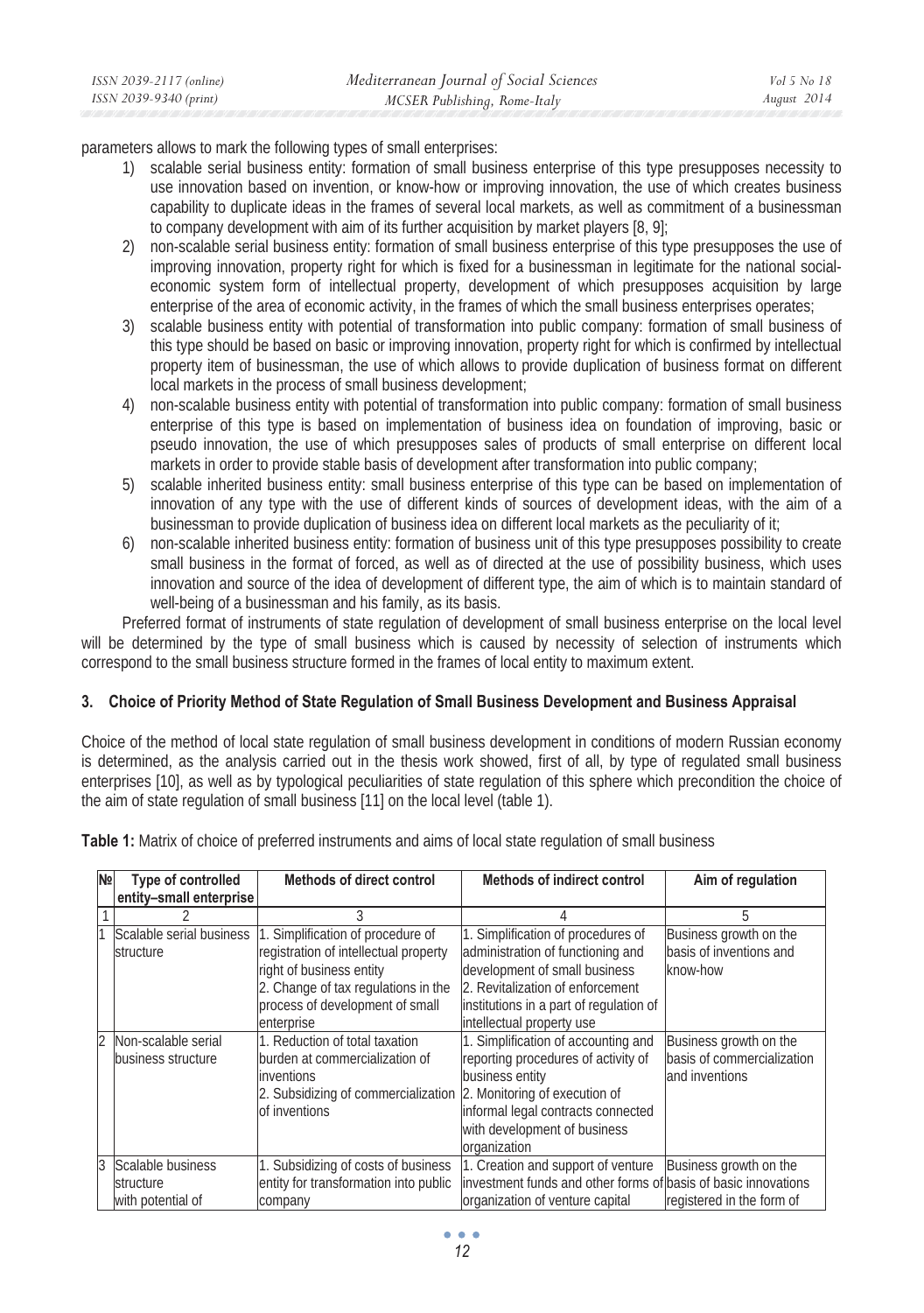|    | company                                      | transformation into public 2. Formation of zones with special<br>tax regulations for small business<br>enterprises                                                                                 | 2. Simplification of processes of<br>administration in some business<br>entities which are part of scalable<br>business                                                                                                                                                                                    | items of intellectual property                                                           |
|----|----------------------------------------------|----------------------------------------------------------------------------------------------------------------------------------------------------------------------------------------------------|------------------------------------------------------------------------------------------------------------------------------------------------------------------------------------------------------------------------------------------------------------------------------------------------------------|------------------------------------------------------------------------------------------|
| 4  | Non-scalable business<br>company             | 1. Registration of small enterprises<br>transformation into public 2. Simplification of procedure of<br>registration of intellectual property<br>right                                             | 1. Simplification of processes of<br>structure with potential of in zones with special tax regulations administration of transformation into basis of improving<br>public company<br>2. Creation and support of venture<br>investment funds and other forms of property<br>organization of venture capital | Business growth on the<br>innovations registered in the<br>form of items of intellectual |
| 15 | Scalable inherited<br>business structure     | 1. Subsidizing of costs for<br>duplication of business idea on<br>markets out of the deployment<br>territory<br>2. Government procurement for<br>work, production, services of small<br>enterprise | 1. Reduction of entry administrative<br>barriers on business expansion in<br>scaling format<br>2. Simplification of procedures of<br>registration of property right,<br>network connection                                                                                                                 | Business growth on the<br>basis of duplicated<br>innovations and<br>development          |
|    | Non-scalable inherited<br>business structure | 1. Subsidizing of self-employment<br>and/or family business<br>2. Government procurement for<br>services, production, work of small<br>enterprise                                                  | 1. Simplification of accounting and<br>reporting procedures<br>2. Reduction of quantity of planned<br>and unplanned inspections for one<br>business entity                                                                                                                                                 | Formation of steady<br>platform of business growth                                       |

Efficient local regulation of development of small enterprises presupposes necessity to use different instruments of administration, the whole complex of which is determined by the type of controlled business and aim of state regulation.

Forecasting of development of small business enterprises in the frames of administratively localized economic space as holistic system presupposes necessity of assessing private tendencies of development of small business entities, as well as business development trend with account of the structure of small business. Formalization of such approach with account of necessity of assessment of dynamics of development of revealed in the frames of thesis work six main types of small business enterprises can be presented in the following way:

- $(1)$   $M_{\text{M Cnc}} = a_1 + b_1 B_{\text{2Dn}} + c_1 B_{\text{2DK}}$
- $(2)$  *M*<sub>HCNC</sub> =  $a_2 + b_2B_{2D} + c_2B_{2D}$
- $(3)$  *M*<sub>Mncnnn</sub> =  $a_3 + b_3B_{\text{e}pn} + c_3B_{\text{e}pk}$
- $(4)$  *M*<sub>Mncnnn</sub> =  $a_4 + b_4B_{2D} + c_4B_{2D}$
- $(5)$  *M*<sub>MHnc</sub> =  $a_5 + b_5B_{2p} + c_5B_{2p}$
- $(6)$  *H*<sub>HHnc</sub> =  $a_6 + b_6B_{200} + c_6B_{20k}$

where И<sub>мспс (нспс, мпсппп, нпсппп, мнпс, ннпс)</sub> – development indicators of accordingly scalable and non-scalable series business entity, scalable and non-scalable business entity with potential of transformation into public company, scalable and non-scalable inherited business entity, UM (unit of measure);

 $a_{1-6}$  – the invariable constant of equation of linear programming of development of accordingly scalable and nonscalable series business entity, scalable and non-scalable business entity with potential of transformation into public company, scalable and non-scalable inherited business entity which characterizes initial condition of an average business entity of this type,UM;

b 1-6 – the invariable constant of equation of linear programming of development of accordingly scalable and nonscalable series business entity, scalable and non-scalable business entity with potential of transformation into public company, scalable and non-scalable inherited business entity which characterizes initial impact of measures of direct state support of small business of this type, UM;

 $c_1$ -6 – the invariable constant of equation of linear programming of development of accordingly scalable and nonscalable series business entity, scalable and non-scalable business entity with potential of transformation into public company, scalable and non-scalable inherited business entity which characterizes initial impact of measures of indirect state support of small business of this type;

B<sub>rpn (rpk)</sub> – the level of impact of measures of accordingly direct and indirect state support for development of small business enterprises in the frames of administratively localized economic space, UM.

Forecasting of the integral indicator of small business development in the frames of administratively localized economic space is implemented by calculation of weighted average by the level of significance of small business of every type (determined by share of small business of this type in the structure of small business of locally controlled space) of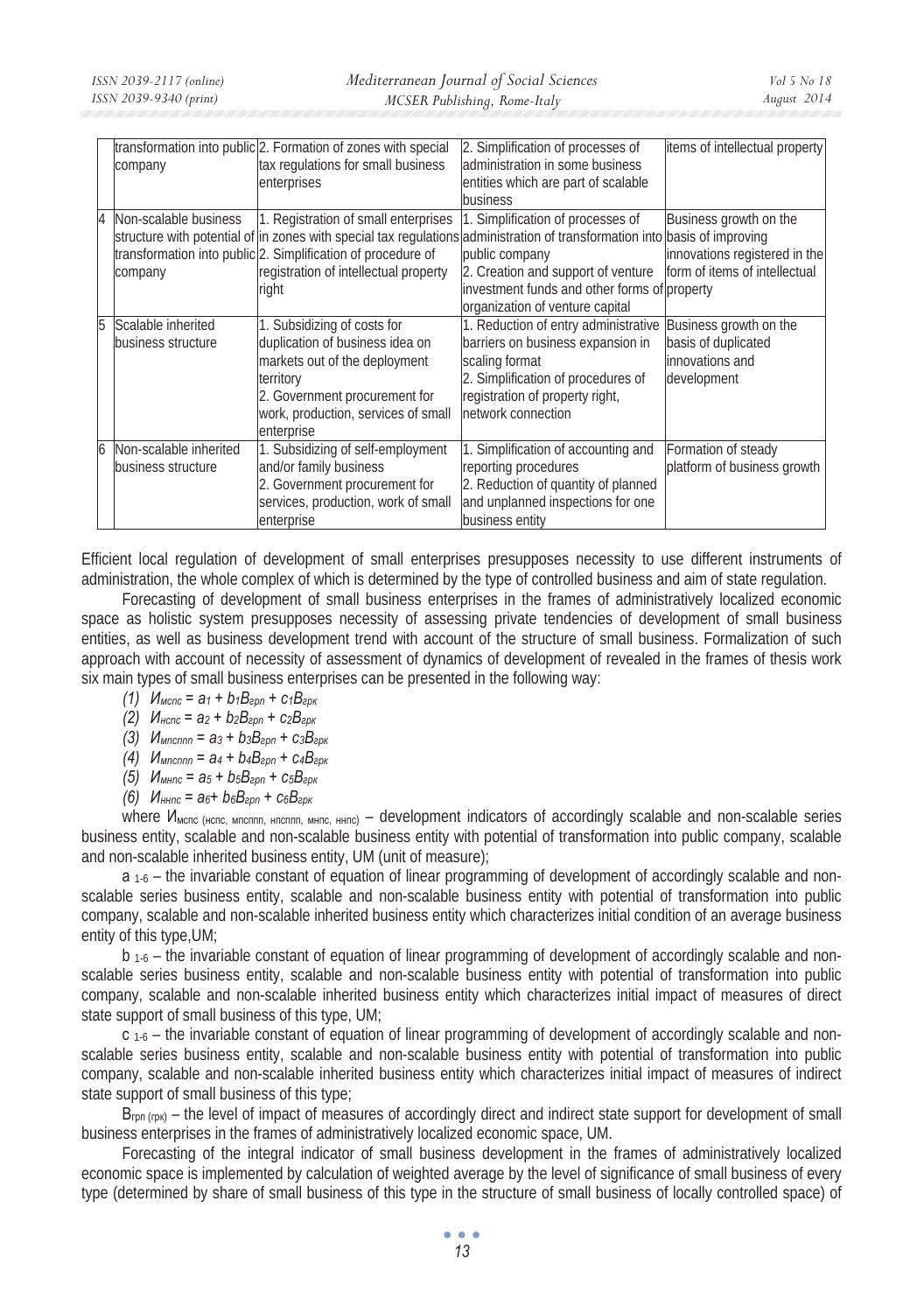private indicators of progressive dynamics of small business enterprises of different types.

## **4. Conclusion and Recommendations**

Systematization of the research results of restrictions of small business development in the Russian federation shows that business community thinks that inefficient state policy in the sphere of regulation of activity of business community, restricted access for financial resources and high level of polarization of this access in terms of business types of, lack of special education in business sphere, cultural and social restrictions of development of business in the society, availability of physical infrastructure and high level of polarization of the Russian economic space by the factor of the level of development of physical infrastructure are the key development restrictions. Removal of the above-mentioned barriers should be implemented by sequential replacement of methods of direct local state control of small business by indirect methods aimed at improvement of the effectiveness of institutional environment; it presupposes implementation of the following algorithm:

- 1. Assessment of current configuration of local regulation of small business. On this stage instruments of direct and indirect control in the frames of local system of regulation of small business development are determined, and performance evaluation of efficiency and effectiveness of this complex of instruments is made.
- 2. Determination of current structure of small business in the frames of administratively localized economic space. On this stage types and structure of small business enterprises functioning in the frames of administratively localized economic space, are determined.
- 3. Determination of key in the frames of administratively localized economic space restrictions of small business development. On this stage the list of the most significant restrictions of development of small business enterprises in the frames of administratively localized economic space is made, and ranking of their significance from the viewpoint of businessmen is implemented; it allows to determine preferred subjects of state regulation of environment of business development.
- 4. Determination of preferred methods of local state regulation of small business. Structure of preferred state regulating impact on processes of small business development in the frames of administratively localized economic space, which is based on the formed on the second stage assessment of current structure of small business, is formed on this stage.
- 5. Formation of set of measures of local state regulation of small business. On this stage the revealed on the third stage key restrictions of small business development and determined on the fourth stage preferred methods of state regulation, the comparison of which allows to adjust the preferred set of methods with account of the most significant restrictions of positive progressive dynamics of business, are compared.
- 6. Formation of the road map of local state regulation of small business. In the frames of this stage the list formed on the fifth stage is transformed into sequence of specific measures of state regulation, gradual reduction of share of measure of direct regulation with transition to methods of indirect small business regulation in mid-term perspective is the peculiarity of which.

In the process of implementation of the suggested algorithm formation of executive mechanisms which allow to provide the platform of steady development of small enterprises in the frames of administratively localized economic space on the basis of effective organizational procedures, will be ensured.

### **References**

Averyanov B.A., Bagautdinova N.G., Sarkin A.V. Estimation of Manufacturing Enterprise Development Risks in Process of Operational Activity. World Applied Sciences Journal #27, 2013

Dynamics of SME development in the regions of Russia in 2012. www.nisse.ru.

- Bagautdinova N.G., Eshugova S.K., Saipullaev U., Karasik E.A. Methods of Technology Commercialization in Projects of the agrofood System (AFS) Development. World Applied Sciences Journal #27, 2013
- Sarkin A.V., Bagautdinova N.G., Averyanov B.A. Formation and Implementation of Comprehensive Science-Intensive Informational System of an Enterprise. World Applied Sciences Journal #27, 2013.
- Golodner A. Antitrust, innovation entrepreneurship and small business. Small Business Economics, Vol. 16, No. 1, Special Issue: The Invisible Part of the Iceberg: Research Issues in Industrial Organization and Small Business (Feb., 2001), pp. 31-35
- Nystrom K. The institutions of economic freedom and entrepreneurship: evidence from panel data. Public Choice, Vol. 136, No. ¾, Sep., 2008, pp. 269-282.
- Naude W. Entrepreneurship, developing countries and developing economies: new approaches and insights. Small Business Economics, Vol. 34, No. 1, Special Issue Jan., 2010, pp. 1-12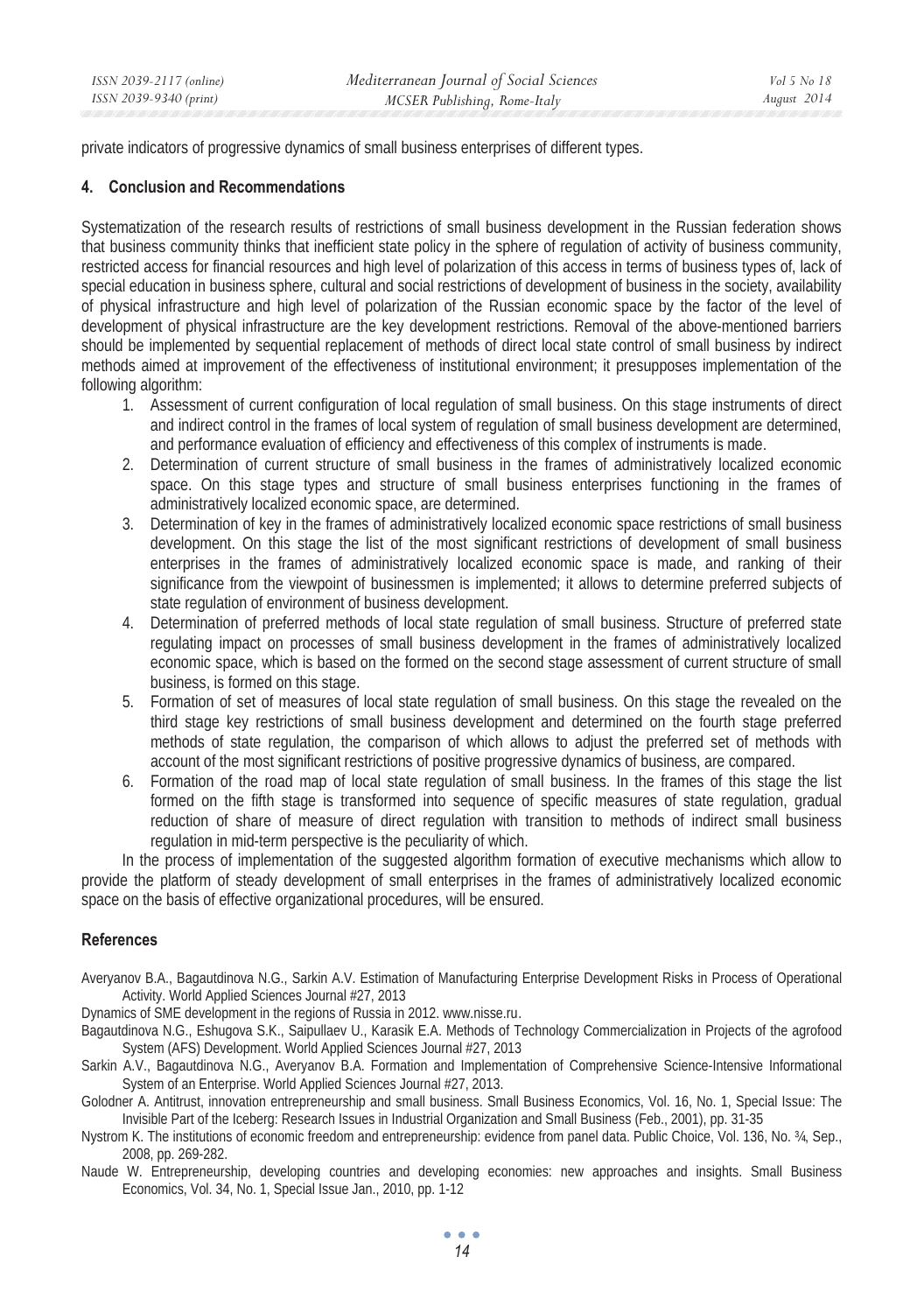- Lerner J. The boulevard of broken dreams: innovation policy and entrepreneurship. Innovation Policy and the Economy, Vol. 13, No. 1, Jan. 2013, pp. 61-82.
- Stel v. A., Storey D., Thurik R. The effect of regulation of nascent and young entrepreneurship. Small Business Economics, Vol. 28, No. 2/3, March 2007, pp. 171-186
- Storey, D., Johnson, S. Job Generation and Labour Market Change, Macmillan, London, 1987. p. 126.
- Acs Z., Szerb L. Entrepreneurship, economic growth and public policy. Small Business Economics, Vol. 28, No. 2/3, March, 2007, pp. 109-122
- Isaeva, T.N., Safiullin, L.N., Bagautdinova, N.G., Shaidullin, R.N. Aspects of a multi-level study of competitive performance of objects and subjects of economic management // World Applied Sciences Journal, 27(13), 2013, 116-119.
- Gainova R.A., Shaidullin R.N., Safiullin L.N. and Maratkanova E.M. Infrastructural Component in Maintenance of Competitiveness of Region// World Applied Sciences Journal, 27(13), 2013, pp. 97-101.
- Safiullin M.R., Samigullin I.G. and Safiullin L.N. Model of Management of Competitiveness of a Machine-building Complex// World Applied Sciences Journal, 27(13), 2013, pp. 212-216.
- Ulesov D.V., Shigabieva A.M., Maratkanova E.M. and Shaidullin R.N. Information Infrastructure of Small Business Development// World Applied Sciences Journal, 27(13), 2013, pp. 193-196.
- Shaidullin R.N., Ulesov D.V., Shigabieva A.M. and Safiullin L.N. Innovative Infrastructure in Post-Industrial Society// World Applied Sciences Journal, 27(13), 2013, pp. 180-183.
- Ulesov D.V., Murtazina G., Safiullin L.N. and Saipullaev U.A. Special Aspects of Development of Business in the Knowledge-Based Economy //World Applied Sciences Journal, 27(13), 2013, pp. 189-192.
- Safiullin, M.R., Elstin, L.A., Shakirova, A.I. (2012). Evaluation of business and economic activity as a short-term forecasting tool. Herald of the Russian Academy of Sciences, 4, 290-294.
- Fakhrutdinova, E., Kolesnikova, J., Yurieva, O., Kamasheva, A. The commercialization of intangible assets in the information society// World Applied Sciences Journal. Volume 27, Issue 13, 2013, Pages 82-86.
- Fakhrutdinova, E., Safina, L., Kolesnikova, J., Fedor, Mikhailov. Quality formation of working life of the youth// World Applied Sciences Journal. Volume 27, Issue 13, 2013, Pages 87-91.
- Glebova I.S., Rodnyansky D., Sadyrtdinov R., Khabibrakhmanova R. and Yasnitskaya Y. Evaluation of Corporate Social Responsibility of Russian Companies Based on Nonfinancial Reporting\\ Middle-East Journal of Scientific Research 13 (Socio-Economic Sciences and Humanities): 143-148, 2013.
- Fakhrutdinova, E., Safina, L., Shigapova, D., Yagudin, R. Legislative provision of the quality of working life in Russia// World Applied Sciences Journal.Volume 27, Issue 13, 2013, Pages 92-96.
- Kirshin I.A., Datsyk A.A., Titov A.V. Forecasting the Dynamics of an Innovative Cycle. World Applied Sciences Journal (Economics, Management and Finance). – 2013. – No. 27. – P. 197 – 201.
- Glebova I.S., Sadyrtdinov R. and Rodnyansky D. Impact Analysis of Investment Attractiveness of the Republic of Tatarstan on Fixed Investments of its Leading Companies // World Applied Sciences Journal 26 (7): 911-916, 2013.
- Glebova I.S., Khabibrakhmanova R. and Yasnitskaya Y. The Analysis of the Impact of the Investment Attractiveness Factors of the Region on the Fixed Capital Investments in the Economy of the Republic of Tatarstan \\ Middle-East Journal of Scientific Research 17 (10): 1498-1502, 2013.